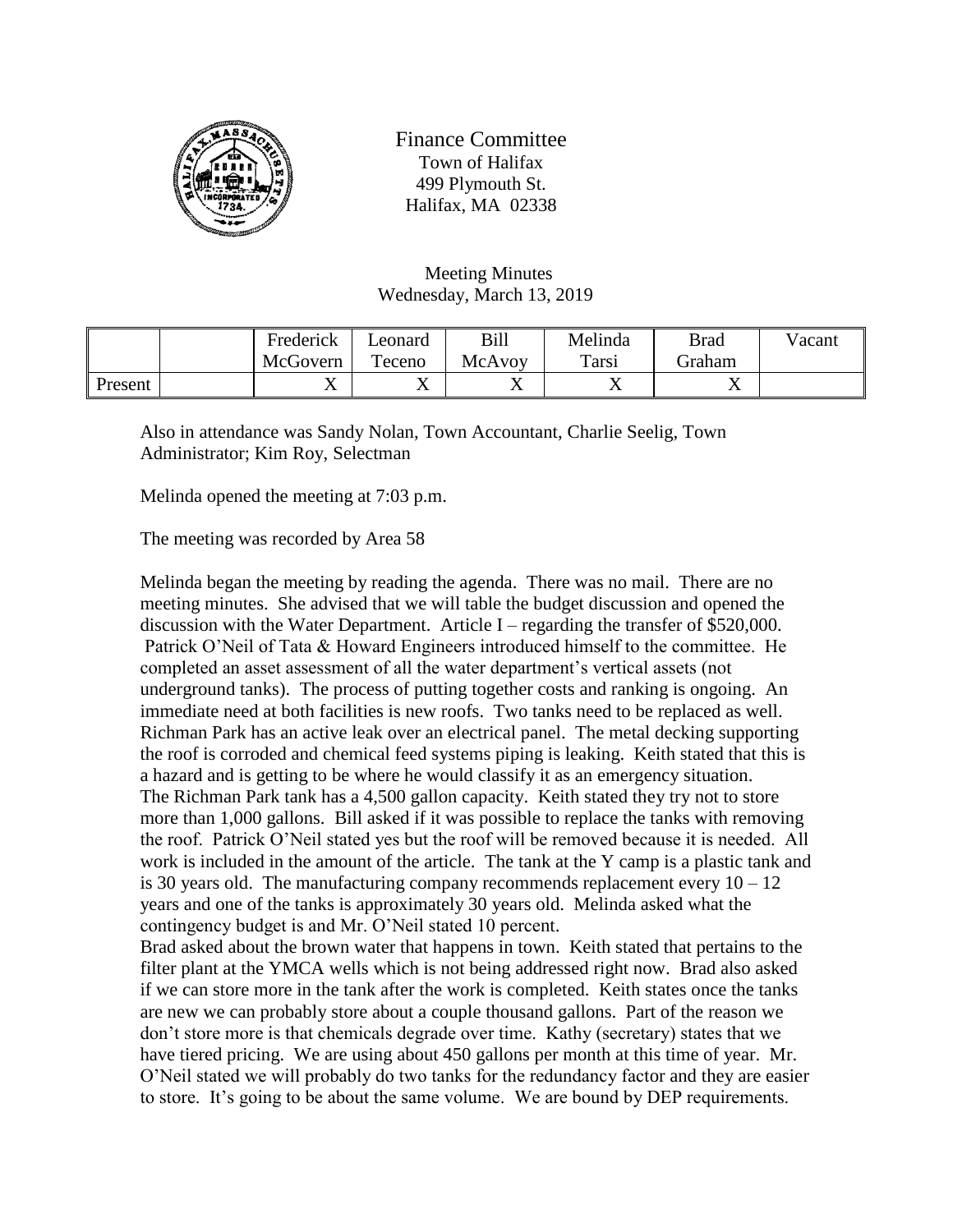The tanks have to be sized for a 30 day supply. We are permitted for 1 million gallons a day, assuming that we get the wells back to capacity. The water quality will eventually be addressed with this assessment as well in the future.

Regarding pumping, we average 480,000 per day. Brad asked how many wells we have. Keith stated we have four. Melinda asked Mr. O'Neil and Keith how they feel about this plan, and does it address the most critical issues? Keith stated we need to do this. It's a good thing. Our equipment is old and it's not a maintenance issue, it's wear and tear. We can't have high voltage, chemicals etc. with a roof that leaks. Bill asked what materials will be used. Mr. O'Neil stated the same materials will be used, metal. They'll be replacing like with like.

Brad asked Sandy what the Water Department's retained earnings balance was. Sandy stated over \$917,000. This year the department paid off all their debts. The water rates brought in \$1,020,000.00 which more than supports their operating budget. Keith stated that tank was just rehabbed three years ago and should last a long time with routine maintenance. Brad asked if just the chemical feed side of the two sites is addressed in this plan. Eventually we'll have a longer term plan after assessment study is complete. Keith informed the committee that a well field is a very valuable asset. It takes at least five years to permit one. Protecting this asset is a good investment.

Len asked if this project has to go out to bid. Sandy stated this is treated the same way as the fire suppression project. Mr. O'Neil stated they've just finished another similar project that they looked at the bid pricing on and they also looked back at several other projects they have done in the past. He tries to make sure there's adequate funding, and is confident in the pricing. Bill stated that he has viewed the property and agrees there is a need for this. Melinda asked Sandy if we can vote on the

article since there is no number on it. Sandy stated she believes so, but the current wording may change and Charlie will confirm.

Melinda read and then entertained a vote on Article  $I - To$  see if the town will vote to transfer the sum of \$520,000 from the Water Department's Retained Earnings Account to fund upgrades including roof replacement at the Richman Park Treatment Plant and the YMCA Camp Chemical Feed Facility

Motion: Bill Second: Len AIF

Melinda stated the committee will revisit when the article is numbered and the wording is complete.

Melinda then moved on to Article II. Purchasing and equipping a new service truck. Keith discussed that the department will be purchasing a truck which is a downsized model compared to the one being replaced. There department does a lot of driving. The proposed truck is a ½ ton 4 wheel drive pick up truck. A 2005 F450 is being replaced. That is a dual wheel diesel utility truck. It had a crane that was inoperable and no longer needed. Bill asked if the new truck is diesel. Keith stated no. Len stated we may be able to use the new highway truck in a pinch if a lift is needed. Brad asked what other vehicles the department has. Keith stated a small 2007, F350 pick up, a newer F250 four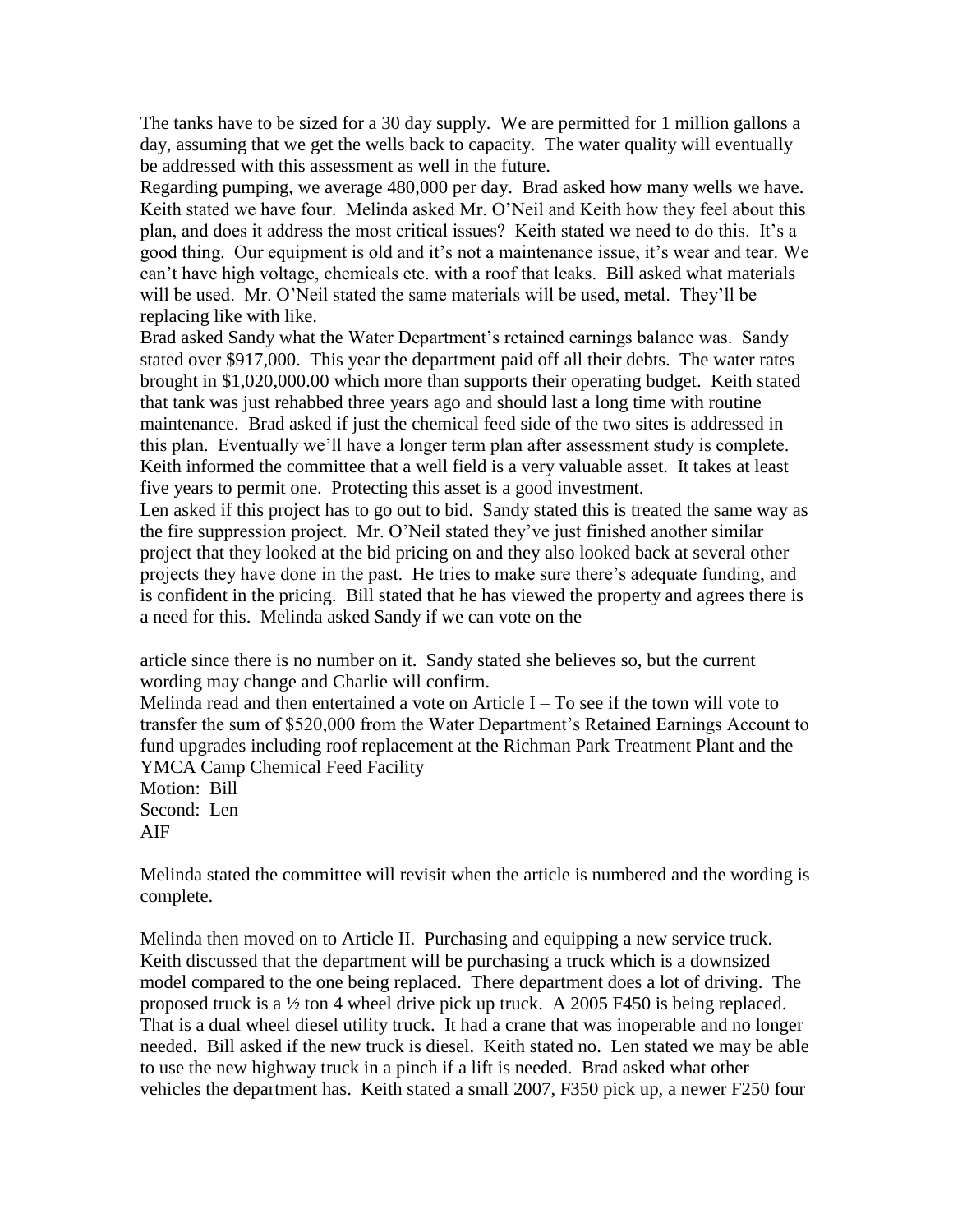wheel drive with a plow that we purchased about a year ago, and a 2011, F150 four wheel drive. Bill asked why there is a plow on a water department truck. Keith stated three trucks have plows. The water department plows the pump houses and also assists the highway department with plowing when needed. This saves the town from hiring subcontractors. Len asked if we could trade in the old truck or somehow repurpose it. Keith stated he is not sure yet. Melinda asked how many miles are on the 2005. Keith answered 136,000 miles. Bill asked what specifically is wrong with truck. Keith stated it just isn't practical anymore. It is a big, old truck that guzzles diesel. Len asked when he will know what is going to be done with the truck. Keith states typically the department stores them at the town barn, and then they go out to bid as surplus. Sandy stated Charlie handles this. He will know soon what direction they will take. Melinda stated we will revisit this article when it is numbered and entertained a motion to recommend the transfer of \$34,000.00 from the Water Department Retained Earnings Account to purchase and equip a new service truck.

Motion: Bill

Second: Len

AIF

Melinda asked Sandy and Keith about establishing a new revolving fund. Kathy informed the committee that there's a new request to upgrade the cell tower antennas. AT&T gave the town money to pay for the review. Sandy stated it's money in and money out, and is separate from the operational budget. AT&T wants to upgrade their equipment but we need to make sure no damage is done to our tower. AT&T pays us and we use that money to pay our engineer to review the plans. Bill asked if this is a temporary revolving account. Sandy said it's probably a good idea to leave it on the books in case something like this comes up in the future. Keith asked if this same process will be used if Sprint upgrades their equipment and Sandy stated yes. The same revolving fund will be used. The Selectmen have voted and approved this. It is called a special revenue account. Melinda entertained a motion to recommend establishing a new Revolving Account for the Water Department.

Motion: Bill Second: Len AIF

The meeting continued with voting on the level funded and decreased line items.

Line #97 – Water Insurance – level funded at \$60,579.00. Len stated we didn't vote on this before because of the gap in what was requested and what was spent. Sandy clarified that it is level funded based on what they asked for in the past. Charlie stated we should not see an increase. Sandy said she is more comfortable leaving the money as is because it just goes back into their retained earnings. Len stated if it goes back into their retained earnings, he doesn't see the harm in it.

Bill made a motion to approve voting Lines #97 along with Line #101 – Water-Gas and Oil, which is level funded at \$13,750.00 Motion: Bill Second: Len AIF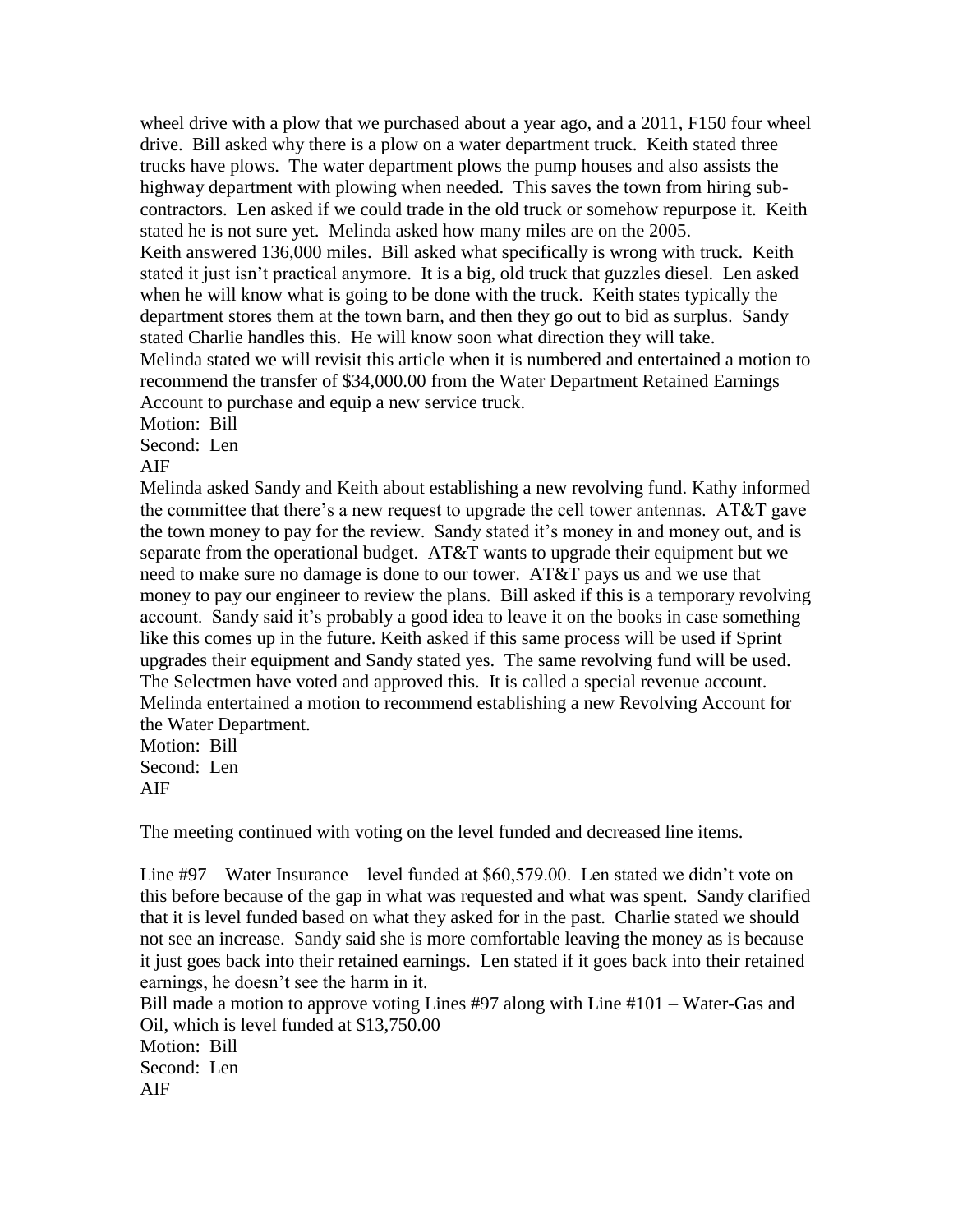Line #7 – Town Hall – Electricity: Decreased amount of \$17,700.00 Motion: Len Second: Bill AIF Line #9 – Audit – Decreased amount at \$25,500.00 Motion: Len Second: Bill AIF Line #23 – Treasurer – Expense – Level funded at \$6,500.00 Motion: Len Second: Bill AIF Line #24 – Collector – Expense – Level funded at \$14,850.00 Motion: Len Second: Bill AIF Line #26 – Tax Title-Treasurer – Level funded at \$5,000.00 Motion: Len Second: Bill AIF Line #32 - Wage and Personnel – Expense – Level funded at \$250.00 Motion: Len Second: Bill AIF Line #48 – Police Expense – Level funded at \$62,485.00 Motion: Len Second: Bill AIF

Line #49 – Police – Station Maintenance – Level funded at \$24,100.00 Bill asked if this line accounted for HVAC maintenance. Kim and Sandy both stated that has all been taken care of. This account mainly pays for their electricity and other small items. Motion: Len Second: Bill AIF

Line #83 -Highway-Town Roads – Level funded at \$74,355.00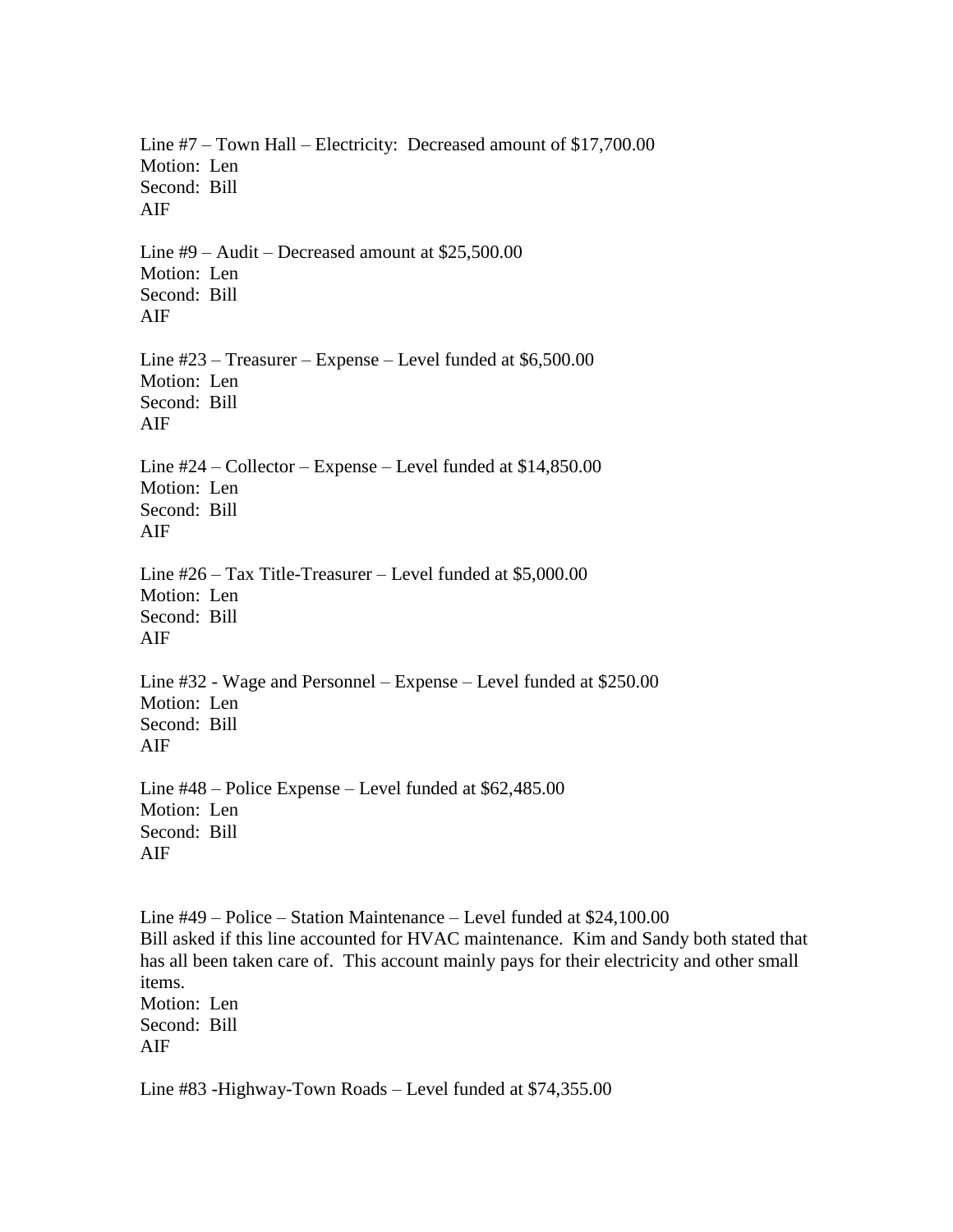Bill made a motion to recommend Line #84 -Highway Snow & Ice \$177, 509.00, Line #85- Street Lights - \$27,300.00, Line #86 – Traffic Lights \$5,500.00, Line #87 – Tree Warden Salary \$1.00, Line #88 – Tree Maintenance \$3,500.00, Line #89 – Insect & Pest Control \$1.00, all level funded Motion: Second: AIF Line #72 – Vocational – Education – Level funded at \$244,719.00 Motion: Len Second: Bill AIF Line #73 – Special Needs – Tuitions – Decreased amount of \$1,777,377.00 Motion: Len Second: Bill AIF Line #76 – Debt Exclusion Budget Silver Lake – Decreased amount of \$475,150.00 Motion: Len Second: Bill AIF Line #92 – Cemetery – Supplies & Equipment – Level funded at \$6,020.00 Motion: Len Second: Bill AIF

Line #108 – Hazardous Waste Collection – Sandy asked the Committee to hold on their vote, because the final figures are not in yet.

Line #132 – Parks-Expense – Level funded at \$450.00; Line #139 – Beautification Commission – Expense – Level funded at \$500.00; Line #141 – Website Committee Expense – Level funded at \$3,050.00 Motion: Len Second: Bill AIF

Line  $\#156$  – Telephone – Level funded at \$26,200.00; Line  $\#Gas \& Oil - All$ Departments – Level funded at \$110,000.00; Line #158 – Heating Oil – All Buildings – Level funded at \$62,500.00 Motion: Len Second: Bill AIF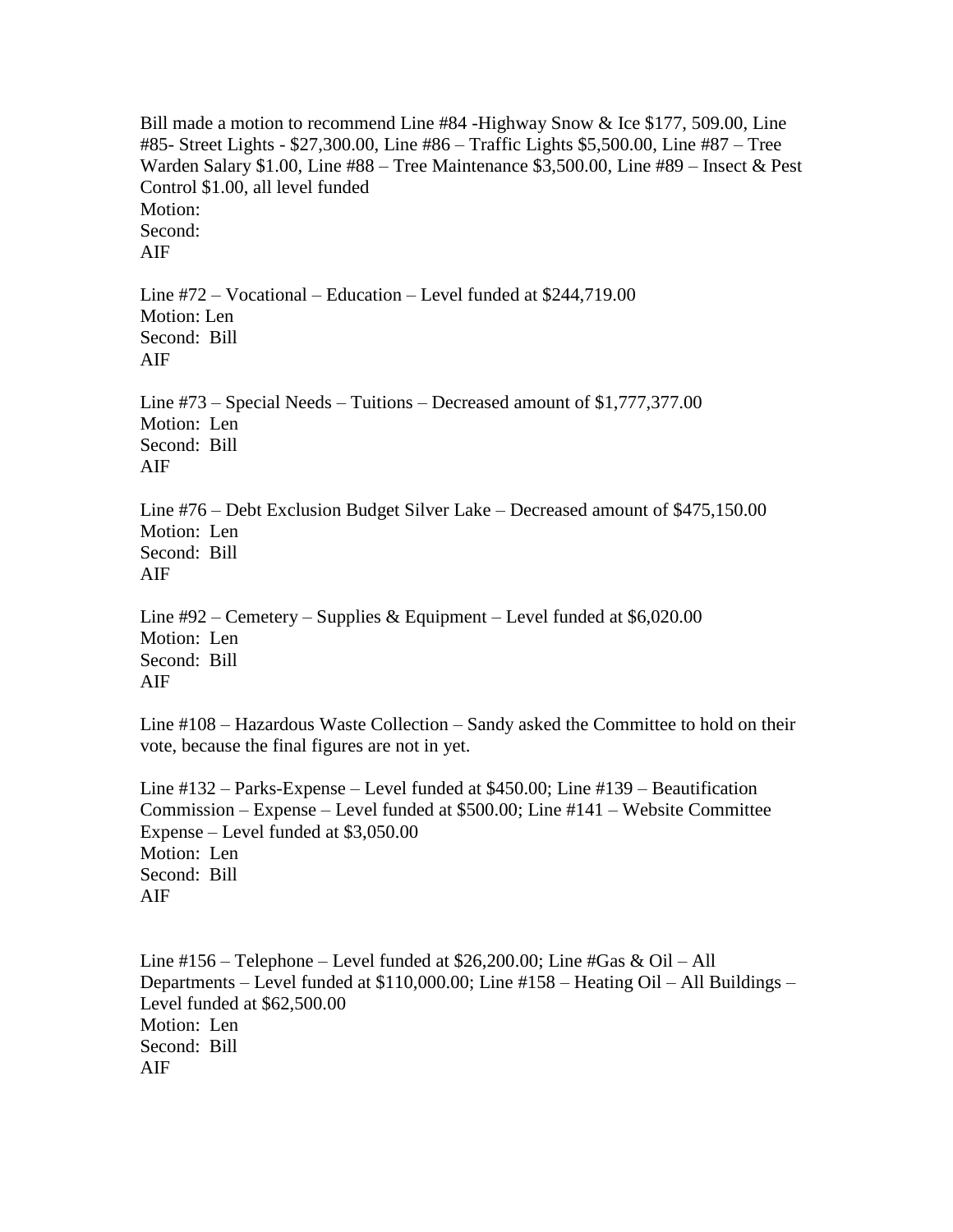Melinda stated that although the committee has only been voting on level funded and decreased line items, she would entertain a motion on Line #142 – Music Rights – in the amount of \$357.00, which is a \$7.00 increase over last year. Motion: Len Second: Bill AIF

Line #154 – Insurance – Level funded at \$250,000.00 Charlie stated no increase is needed. Motion: Len Second: Bill AIF

Melinda requested to go back to the Public Safety line items because the committee had spoken to the departments.

Line #46 – Police – Training – Increase amount at \$10,000.00 Motion: Bill Second: Len AIF

Line #50 – Police – Cruiser Maintenance – Increase amount at \$15,000.00 Motion: Bill Second: Len AIF

Line #54 – Fire-Training – Increase amount at \$58,596.00 Len asked if the OSHA training is required by just us. Charlie stated it is now required for all municipalities. Len requested to hold off on voting this line.

Line #55 – Fire – Expense – Increase amount at \$46,750.00 Motion: Bill Second: Len AIF

Line #56 – Fire – Station Maintenance – Increase amount at \$17,124.00 Motion: Bill Second: Len AIF

Line #57 – Fire – Vehicle/Equipment Maintenance – Increase amount at \$28,000.00 Motion: Bill Second: Len AIF

Line #58 – Fire – Medical Supplies – Increase amount at \$24,000.00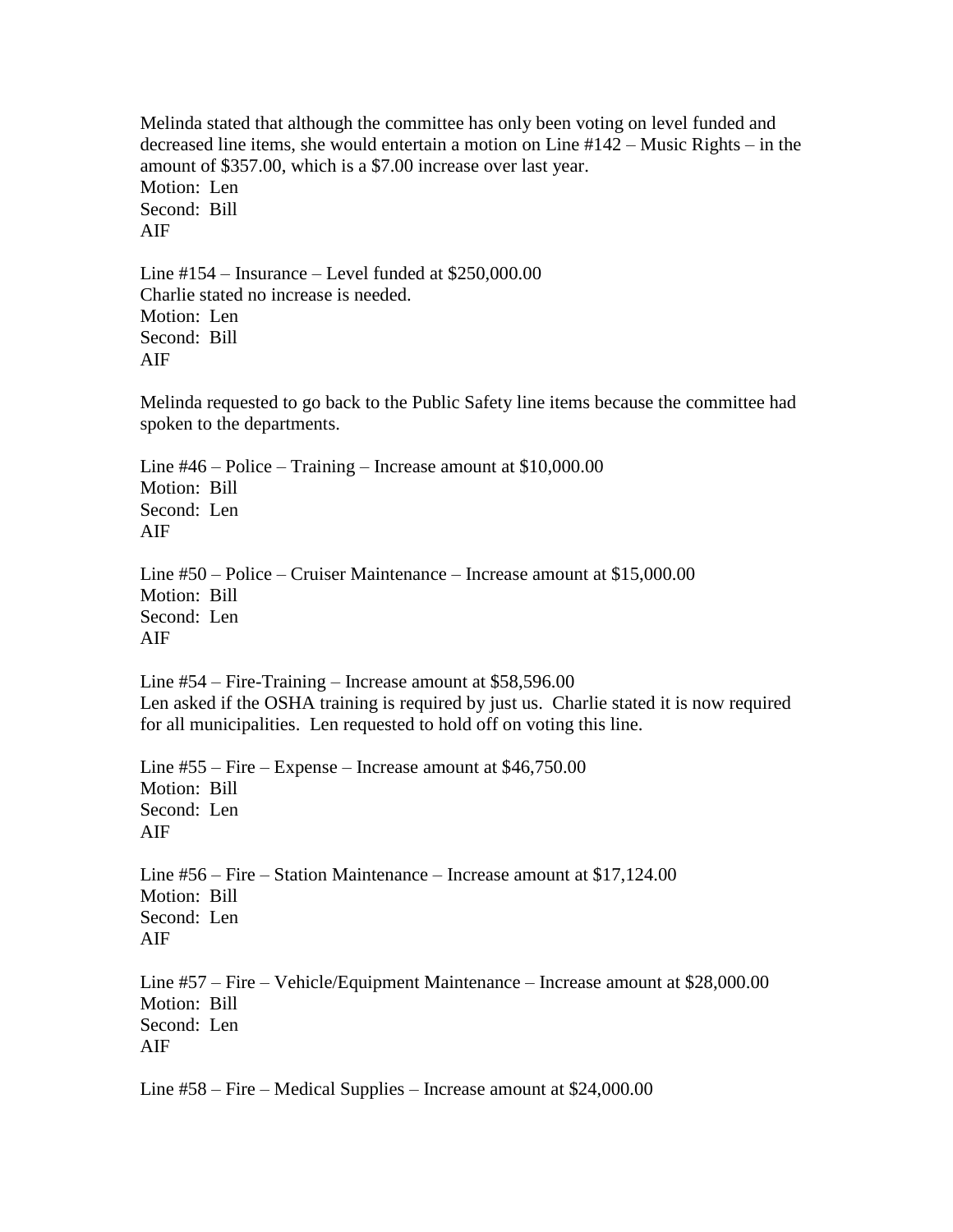Motion: Bill Second: Len AIF

Line #59 – Ambulance Billing – Increase amount at \$27,500.00 Motion: Bill Second: Len AIF

Line #60 – Emergency Management – Increase amount at \$6,550.00 Melinda stated this is to put paid town employees at a town emergency warming shelter due to a natural disaster and to have trained personnel there as well. The Red Cross will staff an overnight shelter. Motion: Bill Second: Len AIF

Line #75 – Silver Lake Assessment - \$4,594,942.55. Melinda stated there is an upcoming meeting regarding the Silver Lake budget and Kim stated the hiring of a Resource Officer will also be discussed. Kim is hoping the overtime issue with this position will be looked at again, as well as the fact that it should be in the budget. Kim stated when we receive the date, she would like as many members there as possible and we can ask all the questions we have.

Melinda asked if the committee wanted to vote on the school line items tonight to communicate to the school committee where we stand. Len stated he is not ready to vote those lines. He is concerned there will be pushback from the other towns. Melinda stated the committee could try to get the Finance Committees from the other towns to attend a joint meeting, or each separately, to discuss the Silver Lake budget. Melinda asked the secretary to reach out to try to schedule a joint meeting with the other towns.

Last week, we were \$370,000.00 in the red. Now we're about \$200,000.00 in the black. An error was made on the spreadsheet per Sandy and corrections were made. We will be able to have the \$300,000.00 cushion that we want. Sandy explained that she and Charlie do separate spreadsheets and then compare them. That way, any errors can be found and corrected. It is the process that they follow every budget season. The number does not include any town employee and union pay increases. The schools pay increases are included in this. Len asked if this includes the extra manpower requested by the Highway Department and Building Maintenance. Sandy stated yes. The number also includes the two extra days. Charlie would eventually like to see the schools placed on the same level as wages for town employees whether they're union or non union.

Len asked what last year's levy was. He wants to see what we are doing to the average household. Charlie stated it was approximately \$16,460,000.00. If we were to keep the 300k, build in the solar field loss tax and the scheduled fire suppression that leaves us with \$204,947 off of the levy limit less the 300. Len stated if we have to increase taxes,